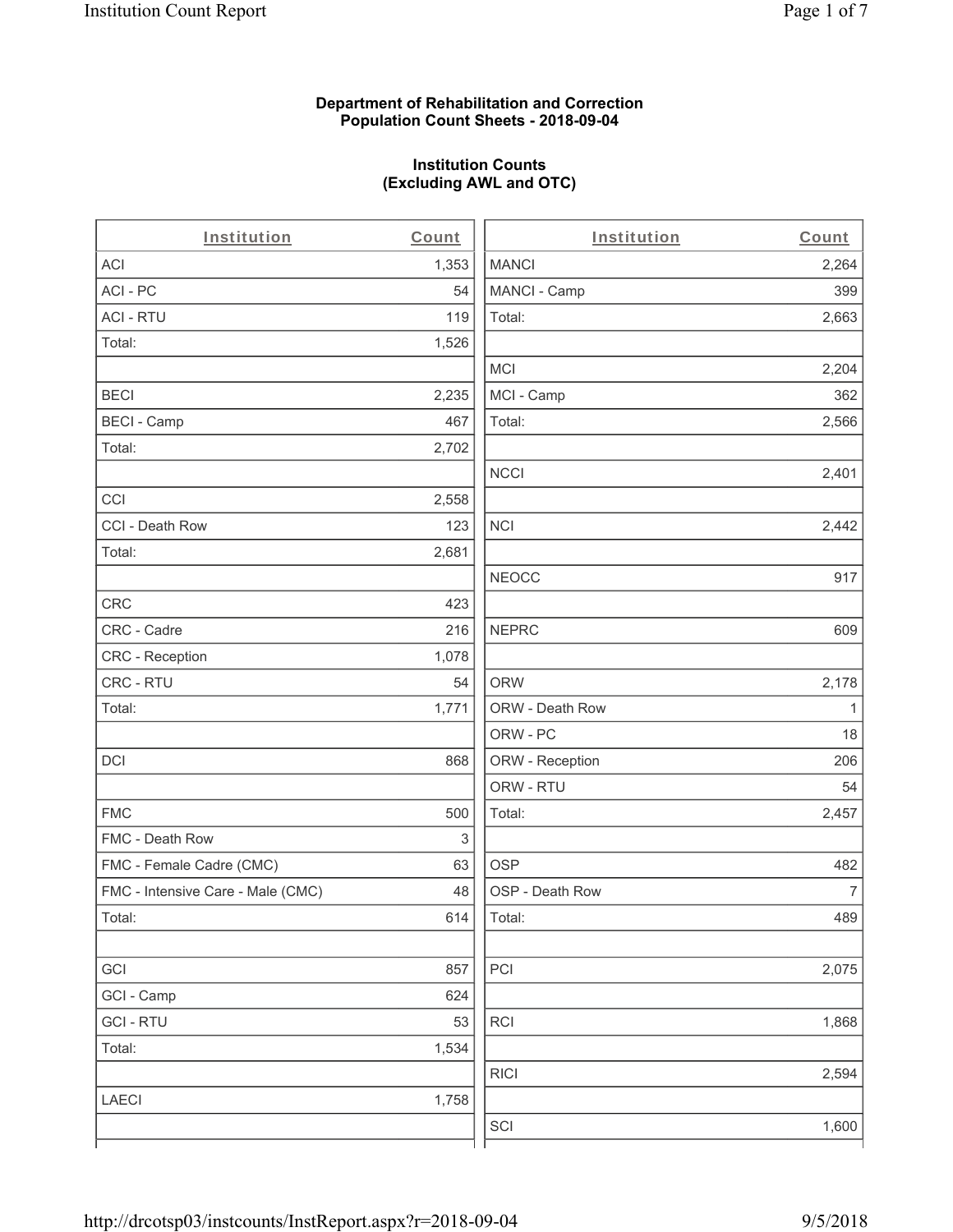|                          |       |                  | <b>Total Population:</b> | 49,345 |
|--------------------------|-------|------------------|--------------------------|--------|
|                          |       |                  |                          |        |
|                          |       | Total:           |                          | 1,343  |
|                          |       | <b>WCI-RTU</b>   |                          | 31     |
| Total:                   | 2,235 | <b>WCI</b>       |                          | 1,312  |
| MACI - Minimum           | 1,252 |                  |                          |        |
| <b>MACI</b>              | 983   | Total:           |                          | 835    |
|                          |       | <b>TOCI - PC</b> |                          | 96     |
| Total:                   | 1,354 | <b>TOCI</b>      |                          | 739    |
| <b>LORCI - Reception</b> | 983   |                  |                          |        |
| LORCI - Cadre            | 128   | Total:           |                          | 1,450  |
| <b>LORCI</b>             | 243   | TCI - Camp       |                          | 442    |
|                          |       | <b>TCI</b>       |                          | 1,008  |
| LOCI                     | 2,276 |                  |                          |        |
|                          |       | Total:           |                          | 1,330  |
| Total:                   | 2,387 | SOCF - RTU       |                          | 60     |
| LECI - Camp              | 181   | <b>SOCF</b>      |                          | 1,270  |
| LECI                     | 2,206 |                  |                          |        |

\* The Total Population includes 30 Offenders with Reason Codes 30 & 31. \*\* The Total Population includes 37 Offenders with Reason Code 0A.

### **Male Population by Security Level (Include AWL and Exclude OTC)**

| Security Level         |                   | <b>Body</b> | AWL | (-OTC) | Total  |
|------------------------|-------------------|-------------|-----|--------|--------|
| Total Level 5          |                   | 112         | 3   | 3      | 112    |
| Total Level 4          |                   | 2,736       | 36  | 30     | 2,742  |
| Total Level 3          |                   | 11,740      | 137 | 124    | 11,753 |
| Total Level 2          |                   | 15,965      | 238 | 175    | 16,028 |
| Total Level 1          |                   | 14,567      | 177 | 98     | 14,646 |
| <b>Total Death Row</b> |                   | 135         |     |        | 135    |
|                        | <b>Total Male</b> | 45,255      | 592 | 431    | 45,416 |

#### **Female Population by Institution (Include AWL and Exclude OTC)**

| Institution              | Bodv  | AWL |    | Tota  |
|--------------------------|-------|-----|----|-------|
| <b>DCI</b>               | 868   | 11  |    | 872   |
| <b>FMC</b>               | 18    |     |    | 20    |
| FMC - Female Cadre (CMC) | 63    |     |    | 63    |
| <b>NEPRC</b>             | 609   |     | 4  | 616   |
| <b>ORW</b>               | 2,177 | 41  | 27 | 2,191 |
|                          |       |     |    |       |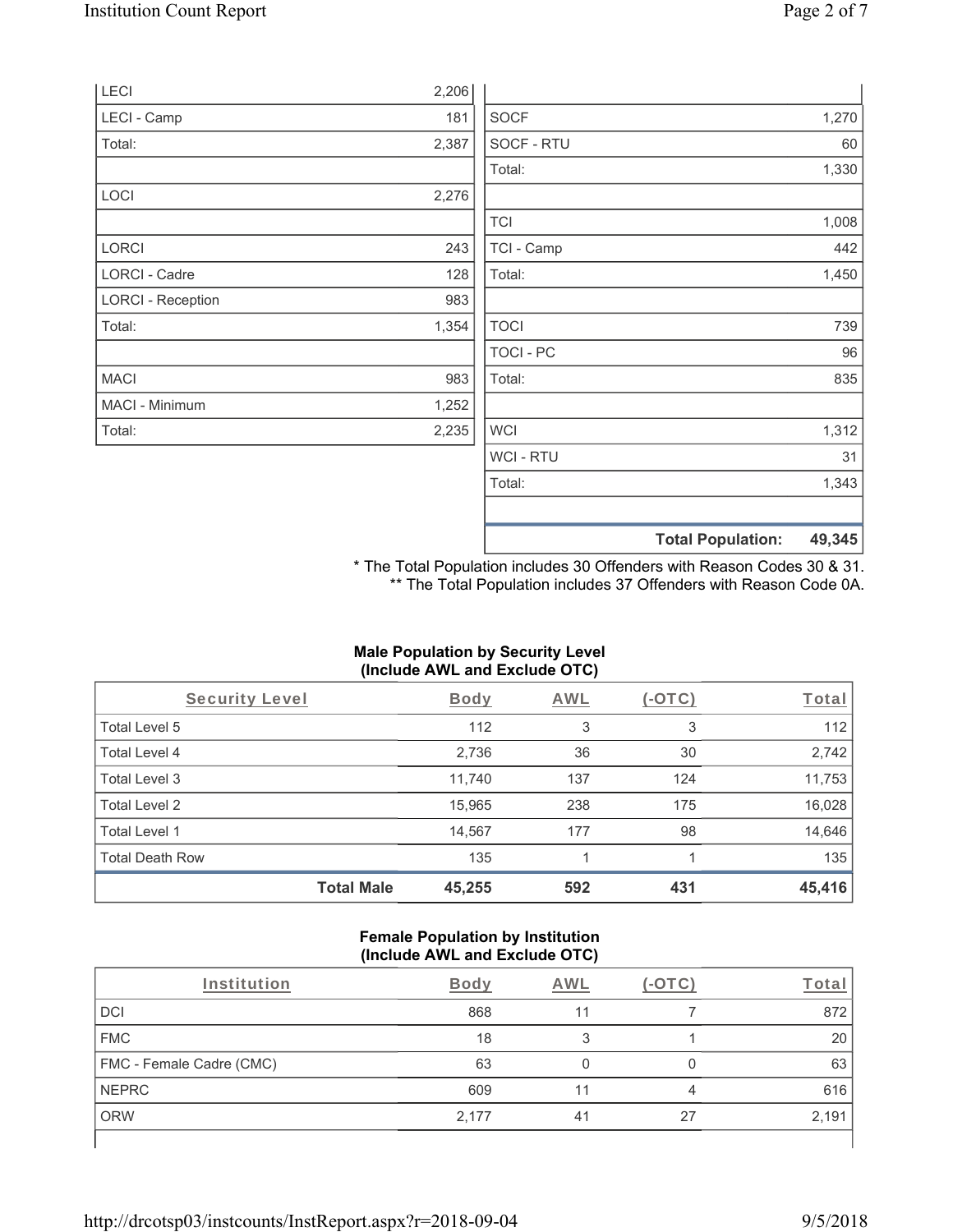| ORW - Death Row        |                          |        | 0   |     |        |
|------------------------|--------------------------|--------|-----|-----|--------|
| ORW - PC               |                          | 18     | 0   |     | 18     |
| <b>ORW</b> - Reception |                          | 206    | 10  |     | 208    |
| <b>ORW - RTU</b>       |                          | 54     | 0   |     | 54     |
|                        | <b>Total Female</b>      | 4,014  | 76  | 47  | 4,043  |
|                        |                          |        |     |     |        |
|                        | <b>Total Population:</b> | 49,269 | 668 | 478 | 49,459 |

#### **Male Population by Institution: Security Level 5 (Include AWL and Exclude OTC)**

| Institution  |                      | Body           | AWL              | $(-OTC)$       | Total          |
|--------------|----------------------|----------------|------------------|----------------|----------------|
| ACI          |                      |                | $\boldsymbol{0}$ | 0              |                |
| LECI         |                      | $\overline{4}$ | $\mathbf 0$      | 0              | 4              |
| <b>MACI</b>  |                      | 2              | $\boldsymbol{0}$ | $\Omega$       | $\overline{2}$ |
| <b>MANCI</b> |                      | 3              | $\mathbf 0$      | 0              | $\mathfrak{Z}$ |
| <b>OSP</b>   |                      | 44             | $\overline{2}$   | $\overline{2}$ | 44             |
| RCI          |                      |                | $\mathbf{0}$     | 0              |                |
| <b>SOCF</b>  |                      | 47             | 1                |                | 47             |
| <b>TCI</b>   |                      |                | $\mathbf{0}$     | $\Omega$       | 1              |
| <b>TOCI</b>  |                      | 6              | $\mathbf 0$      | $\mathbf{0}$   | 6              |
| <b>WCI</b>   |                      | 2              | $\mathbf{0}$     | 0              | $\overline{2}$ |
| WCI - RTU    |                      |                | $\Omega$         | U              |                |
|              | <b>Total Level 5</b> | 112            | 3                | 3              | 112            |

# **Male Population by Institution: Security Level 4 (Include AWL and Exclude OTC)**

| Institution                       | Body         | AWL      | $(-OTC)$     | Total |
|-----------------------------------|--------------|----------|--------------|-------|
| ACI                               | 6            | 0        | $\Omega$     | 6     |
| <b>BECI</b>                       | $\mathbf{0}$ |          |              |       |
| CCI                               | 2            | 0        | $\Omega$     | 2     |
| CRC                               | 35           | 2        | 2            | 35    |
| CRC - Reception                   | 12           | 0        | $\Omega$     | 12    |
| CRC - RTU                         | 14           |          | 0            | 15    |
| <b>FMC</b>                        | 4            |          | $\Omega$     | 5     |
| FMC - Intensive Care - Male (CMC) |              | $\Omega$ | $\mathbf{0}$ |       |
| GCI                               |              | 0        | $\Omega$     |       |
| <b>LECI</b>                       | 26           | 0        | 0            | 26    |
| LOCI                              | $\Omega$     | 5        | 5            | U     |
| LORCI                             | 3            | 3        |              | 5     |
|                                   |              |          |              |       |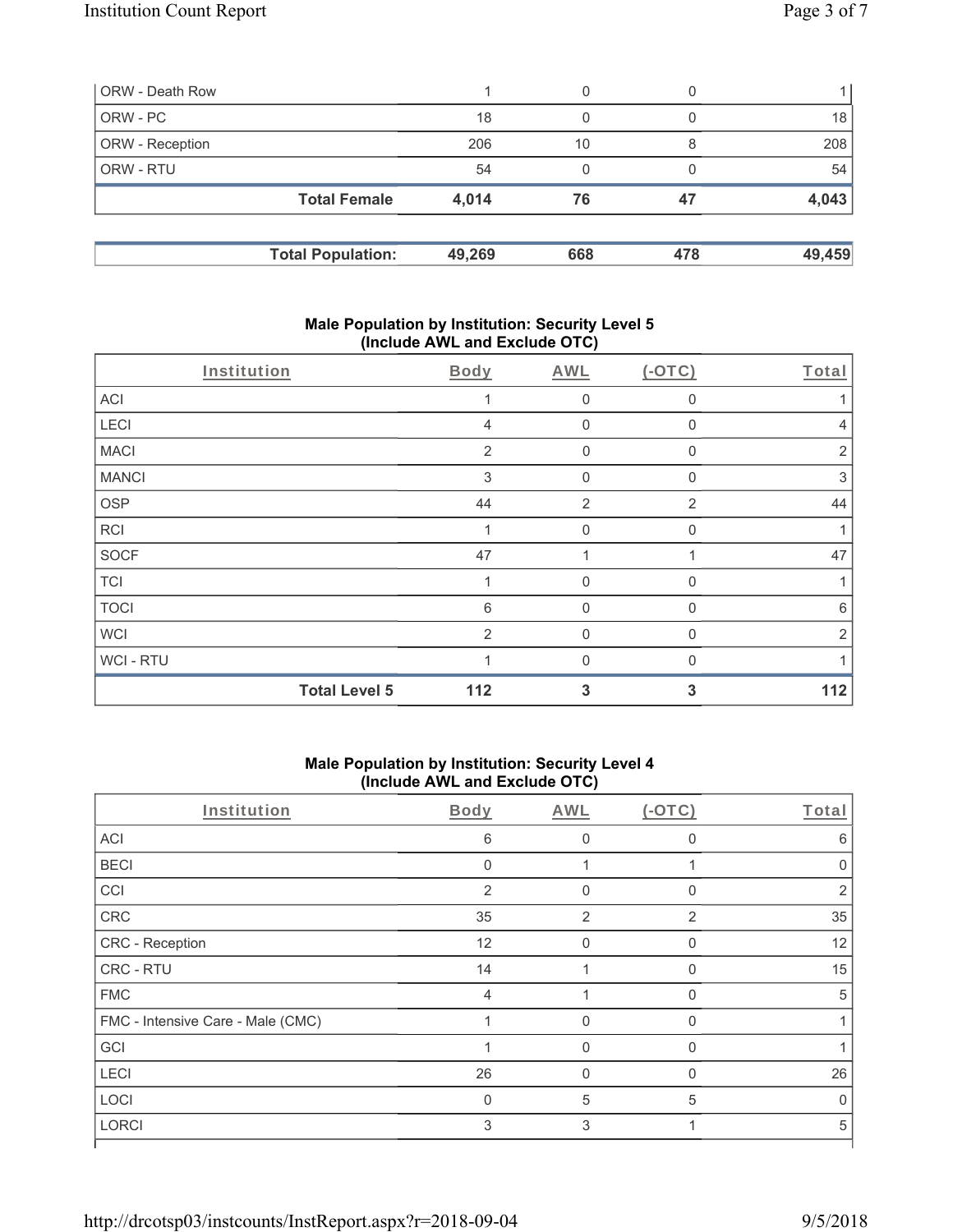| <b>Total Level 4</b>     | 2,736          | 36                  | 30                  | 2,742          |
|--------------------------|----------------|---------------------|---------------------|----------------|
| WCI - RTU                | 14             | 1                   |                     | 14             |
| WCI                      | 29             | $\overline{2}$      | $\overline{2}$      | 29             |
| TOCI - PC                | 19             | $\mathbf 0$         | $\mathsf{O}\xspace$ | $19$           |
| <b>TOCI</b>              | 723            | $\overline{2}$      | $\overline{2}$      | 723            |
| <b>TCI</b>               | 23             | $\mathbf 0$         | $\mathsf{O}\xspace$ | 23             |
| SOCF - RTU               | 60             | $\mathbf{1}$        | 1                   | 60             |
| SOCF                     | 1,202          | 12                  | 11                  | 1,203          |
| SCI                      | $\overline{4}$ | $\mathsf{O}\xspace$ | $\mathbf 0$         | 4              |
| <b>RICI</b>              | $\overline{2}$ | 0                   | 0                   | $\sqrt{2}$     |
| RCI                      | 29             | $\boldsymbol{0}$    | 0                   | 29             |
| <b>OSP</b>               | 404            | $\,$ 3 $\,$         | $\overline{2}$      | 405            |
| <b>NEOCC</b>             | 10             | $\mathbf 0$         | $\mathsf{O}\xspace$ | $10$           |
| <b>NCCI</b>              | 1              | $\mathbf 0$         | 0                   | 1              |
| MCI                      | $\overline{2}$ | $\mathbf 0$         | $\mathsf{O}\xspace$ | $\overline{2}$ |
| <b>MANCI</b>             | 49             | 1                   |                     | 49             |
| <b>MACI</b>              | 58             | $\mathbf{1}$        | 1                   | 58             |
| <b>LORCI - Reception</b> | 3              | $\mathsf{O}\xspace$ | 0                   | 3              |

## **Male Population by Institution: Security Level 3 (Include AWL and Exclude OTC)**

| Institution                       | Body        | <b>AWL</b>     | (OTC)               | Total          |
|-----------------------------------|-------------|----------------|---------------------|----------------|
| <b>ACI</b>                        | 18          | $\mathbf 0$    | $\mathbf 0$         | 18             |
| ACI-PC                            | 1           | $\mathbf 0$    | $\mathbf 0$         | 1              |
| <b>BECI</b>                       | 3           | $\mathbf 0$    | $\mathbf 0$         | $\sqrt{3}$     |
| CCI                               | 4           | $\mathbf 0$    | $\mathbf 0$         | $\overline{4}$ |
| <b>CRC</b>                        | 92          | $\mathbf 0$    | $\boldsymbol{0}$    | 92             |
| CRC - Cadre                       | 117         | $\mathbf 0$    | $\mathbf 0$         | 117            |
| CRC - Reception                   | 644         | 20             | 20                  | 644            |
| CRC - RTU                         | 39          | $\mathbf 0$    | $\mathsf{O}\xspace$ | 39             |
| CRC - Youth                       | $\mathbf 0$ | 1              | 1                   | $\mathbf 0$    |
| <b>FMC</b>                        | 6           | $\mathbf 0$    | $\mathbf 0$         | 6              |
| FMC - Intensive Care - Male (CMC) | 4           | $\mathbf 0$    | $\boldsymbol{0}$    | $\overline{4}$ |
| <b>LAECI</b>                      | 2           | $\mathbf 0$    | $\boldsymbol{0}$    | $\overline{2}$ |
| LECI                              | 2,171       | 20             | $19$                | 2,172          |
| LOCI                              |             | $\mathbf 0$    | 0                   | 1              |
| LORCI                             | 43          | 27             | 25                  | 45             |
| LORCI - Cadre                     | 14          | $\mathbf 0$    | $\mathbf 0$         | 14             |
| <b>LORCI - Reception</b>          | 584         | 4              | $\overline{4}$      | 584            |
| <b>MACI</b>                       | 821         | $\overline{4}$ | 3                   | 822            |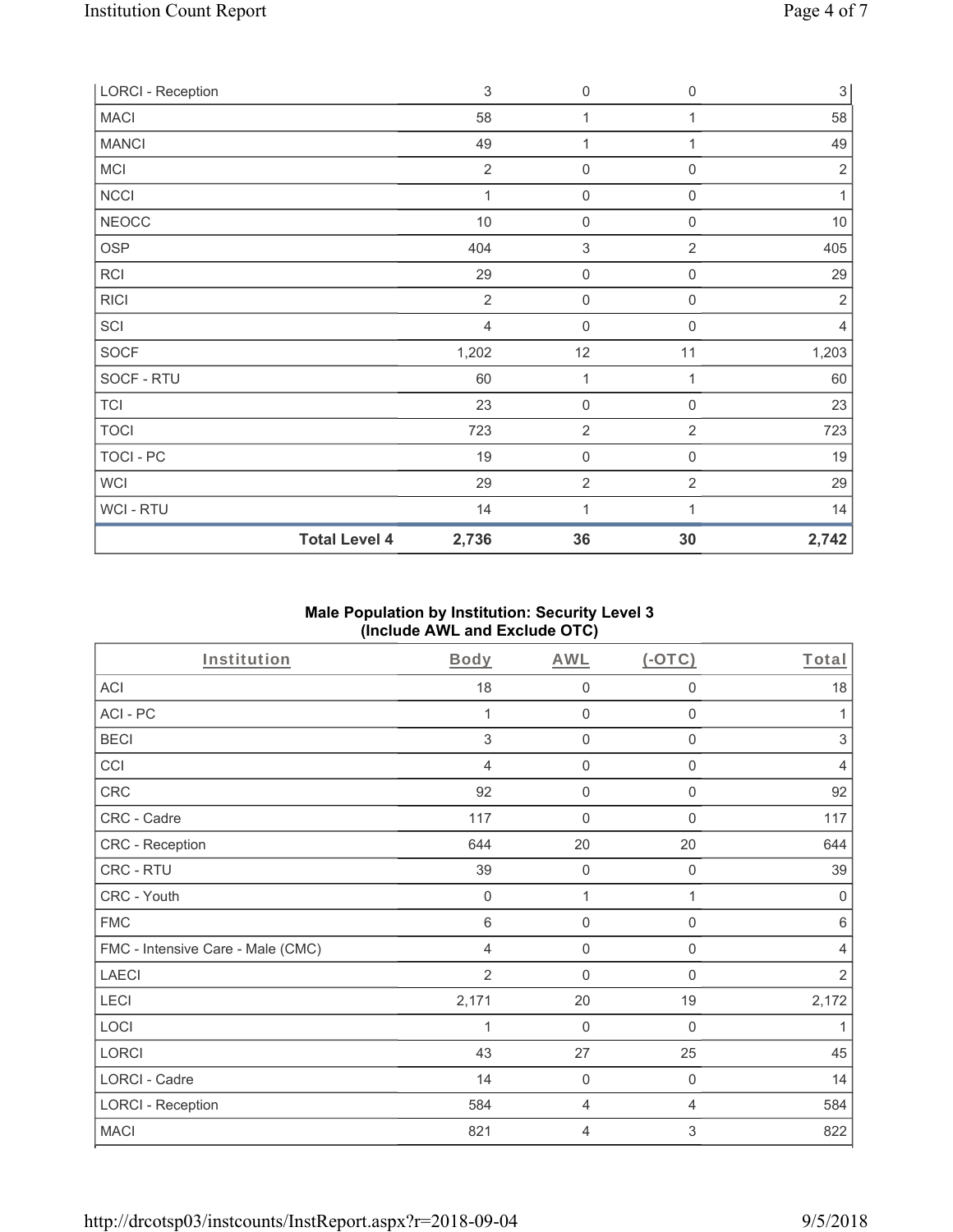| <b>MANCI</b> |                      | 2,180          | 16                  | 15                        | 2,181          |
|--------------|----------------------|----------------|---------------------|---------------------------|----------------|
| MCI          |                      | $\,$ 5 $\,$    | $\mathbf 0$         | 0                         | 5              |
| NCCI         |                      | $\overline{7}$ | $\mathsf{O}\xspace$ | 0                         | $\overline{7}$ |
| <b>NCI</b>   |                      | 1              | $\boldsymbol{0}$    | 0                         | $\mathbf{1}$   |
| <b>NEOCC</b> |                      | 907            | 4                   | $\ensuremath{\mathsf{3}}$ | 908            |
| OSP          |                      | 7              | $\boldsymbol{0}$    | 0                         | 7              |
| PCI          |                      | 38             | $\boldsymbol{0}$    | $\boldsymbol{0}$          | 38             |
| RCI          |                      | 1,681          | 13                  | 10                        | 1,684          |
| <b>RICI</b>  |                      | $16\,$         | $\mathsf{O}\xspace$ | $\mathbf 0$               | $16\,$         |
| SCI          |                      | 1              | $\mathsf{O}\xspace$ | 0                         | 1              |
| SOCF         |                      | 19             | $\mathsf{O}\xspace$ | $\mathbf 0$               | 19             |
| <b>TCI</b>   |                      | 938            | $\boldsymbol{9}$    | $\overline{7}$            | 940            |
| TCI - Camp   |                      | 1              | $\mathsf{O}\xspace$ | 0                         | 1              |
| <b>TOCI</b>  |                      | $10$           | $\sqrt{2}$          | $\overline{2}$            | $10$           |
| TOCI - PC    |                      | $77$           | $\mathbf 0$         | 0                         | $77$           |
| <b>WCI</b>   |                      | 1,276          | 17                  | 15                        | 1,278          |
| WCI-RTU      |                      | 12             | $\mathbf 0$         | 0                         | 12             |
|              | <b>Total Level 3</b> | 11,740         | 137                 | 124                       | 11,753         |

## **Male Population by Institution: Security Level 2 (Include AWL and Exclude OTC)**

| <b>Institution</b>                | <b>Body</b> | <b>AWL</b>          | (OTC)               | Total |
|-----------------------------------|-------------|---------------------|---------------------|-------|
| ACI                               | 719         | $\overline{7}$      | 3                   | 723   |
| ACI-PC                            | 49          | $\mathbf 0$         | $\boldsymbol{0}$    | 49    |
| <b>ACI - RTU</b>                  | 88          | $\mathbf 0$         | $\mathbf 0$         | 88    |
| <b>BECI</b>                       | 1,483       | 18                  | 13                  | 1,488 |
| CCI                               | 1,992       | 20                  | 11                  | 2,001 |
| CRC                               | 146         | $\,6\,$             | $\,6\,$             | 146   |
| CRC - Cadre                       | 97          | $\mathsf{O}\xspace$ | $\mathsf{O}\xspace$ | 97    |
| CRC - Reception                   | 279         | $10$                | $\boldsymbol{9}$    | 280   |
| CRC - RTU                         | 1           | $\mathbf 0$         | $\mathsf{O}\xspace$ | 1     |
| <b>FMC</b>                        | 22          | 1                   | $\mathsf{O}\xspace$ | 23    |
| FMC - Intensive Care - Male (CMC) | 14          | $\mathsf{O}\xspace$ | $\boldsymbol{0}$    | 14    |
| GCI                               | 361         | $\overline{2}$      | 1                   | 362   |
| GCI - Camp                        | 1           | $\mathsf{O}\xspace$ | $\boldsymbol{0}$    | 1     |
| <b>GCI-RTU</b>                    | 39          | $\mathbf 0$         | 0                   | 39    |
| <b>LAECI</b>                      | 1,095       | 19                  | 15                  | 1,099 |
| LECI                              | 3           | $\mathbf 0$         | 0                   | 3     |
| LOCI                              | 1,167       | 14                  | 13                  | 1,168 |
| <b>LORCI</b>                      | 130         | 35                  | 30                  | 135   |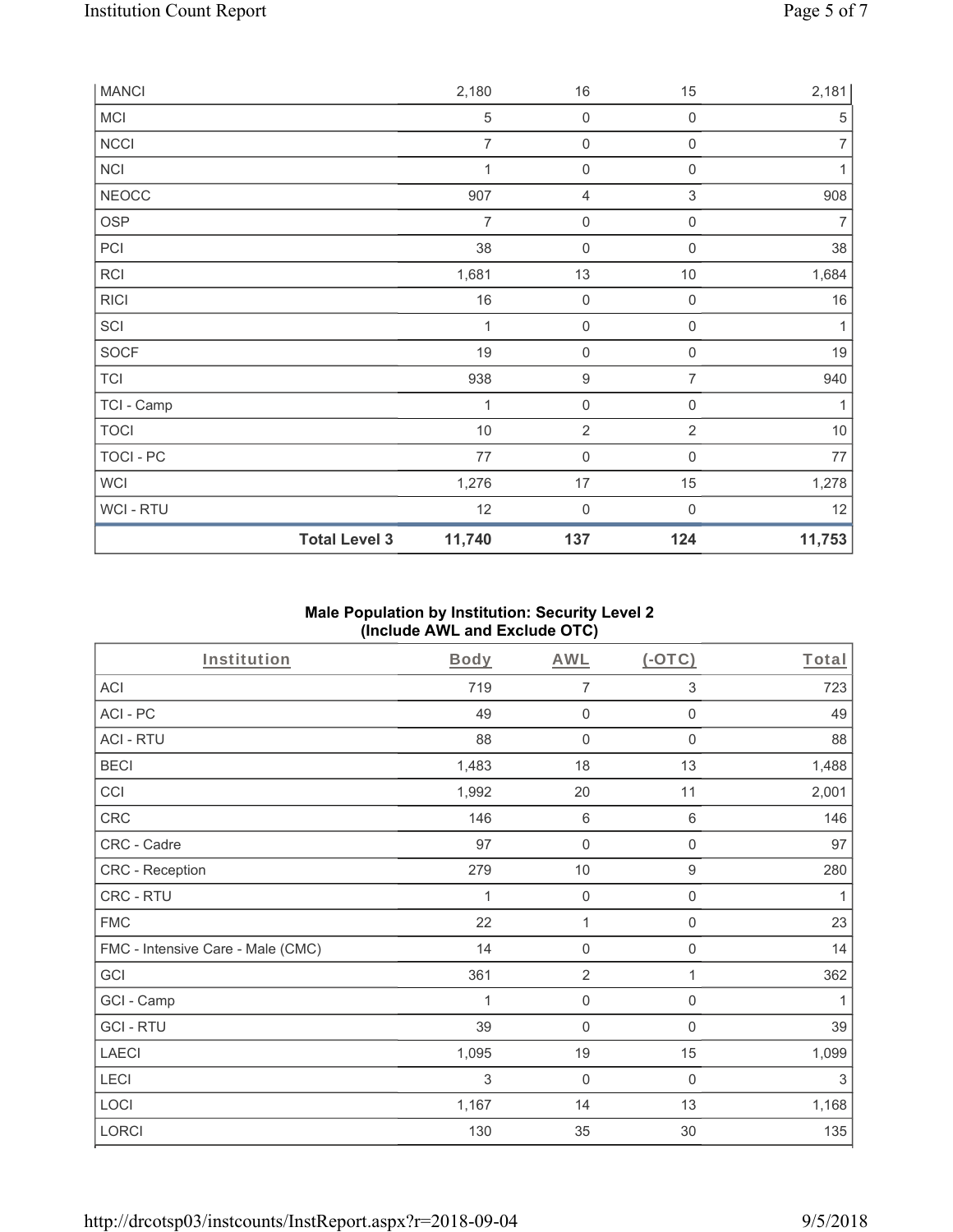| LORCI - Cadre            |                      | 110            | $\mathbf{1}$        | 0                         | 111            |
|--------------------------|----------------------|----------------|---------------------|---------------------------|----------------|
| <b>LORCI - Reception</b> |                      | 242            | $\sqrt{3}$          | $\ensuremath{\mathsf{3}}$ | 242            |
| <b>MACI</b>              |                      | 102            | $\sqrt{2}$          | 0                         | 104            |
| <b>MANCI</b>             |                      | $\overline{4}$ | 1                   | 1                         | $\overline{4}$ |
| <b>MCI</b>               |                      | 1,595          | 14                  | $10$                      | 1,599          |
| MCI - Camp               |                      | 1              | $\mathsf{O}\xspace$ | $\mathsf{O}\xspace$       | 1              |
| <b>NCCI</b>              |                      | 1,183          | 25                  | 18                        | 1,190          |
| <b>NCI</b>               |                      | 1,602          | 17                  | 14                        | 1,605          |
| <b>OSP</b>               |                      | 1              | $\mathbf 0$         | $\,0\,$                   | 1              |
| PCI                      |                      | 863            | 11                  | $\mathbf 5$               | 869            |
| RCI                      |                      | 155            | $\mathbf{1}$        | 0                         | 156            |
| <b>RICI</b>              |                      | 1,450          | 19                  | 13                        | 1,456          |
| SCI                      |                      | 962            | 12                  | 10                        | 964            |
| <b>SOCF</b>              |                      | 1              | $\mathsf{O}\xspace$ | 0                         |                |
| <b>TCI</b>               |                      | $\overline{2}$ | $\mathsf{O}\xspace$ | 0                         | $\sqrt{2}$     |
| <b>WCI</b>               |                      | $\overline{4}$ | $\mathsf{O}\xspace$ | 0                         | 4              |
| WCI - RTU                |                      | $\overline{2}$ | $\mathsf{O}\xspace$ | 0                         | $\sqrt{2}$     |
|                          | <b>Total Level 2</b> | 15,965         | 238                 | 175                       | 16,028         |

## **Male Population by Institution: Security Level 1 (Include AWL and Exclude OTC)**

| <b>Institution</b>                | <b>Body</b>    | <b>AWL</b>                | (OTC)                     | Total          |
|-----------------------------------|----------------|---------------------------|---------------------------|----------------|
| ACI                               | 609            | 1                         | $\mathbf 0$               | 610            |
| ACI-PC                            | 4              | $\mathbf 0$               | $\mathbf 0$               | $\overline{4}$ |
| <b>ACI - RTU</b>                  | 31             | $\mathbf 0$               | $\boldsymbol{0}$          | 31             |
| <b>BECI</b>                       | 748            | 14                        | 4                         | 758            |
| <b>BECI - Camp</b>                | 467            | $\mathbf 0$               | $\boldsymbol{0}$          | 467            |
| CCI                               | 559            | 5                         | $\ensuremath{\mathsf{3}}$ | 561            |
| CRC                               | 88             | $\boldsymbol{9}$          | $\boldsymbol{9}$          | 88             |
| CRC - Cadre                       | $\overline{2}$ | $\mathbf 0$               | $\mathbf 0$               | $\overline{2}$ |
| CRC - Reception                   | 138            | 1                         | 1                         | 138            |
| <b>FMC</b>                        | 450            | $\,6\,$                   | 1                         | 455            |
| FMC - Intensive Care - Male (CMC) | 29             | 1                         | $\mathsf{O}\xspace$       | 30             |
| GCI                               | 495            | $\,6\,$                   | $\sqrt{3}$                | 498            |
| GCI - Camp                        | 623            | $\ensuremath{\mathsf{3}}$ | $\ensuremath{\mathsf{3}}$ | 623            |
| <b>GCI-RTU</b>                    | 14             | 1                         | $\boldsymbol{0}$          | 15             |
| <b>LAECI</b>                      | 661            | $10$                      | $\,8\,$                   | 663            |
| LECI                              | 2              | 1                         | 1                         | $\overline{2}$ |
| LECI - Camp                       | 181            | $\mathbf 0$               | $\mathbf 0$               | 181            |
| LOCI                              | 1,108          | $\,$ 6 $\,$               | 4                         | 1,110          |